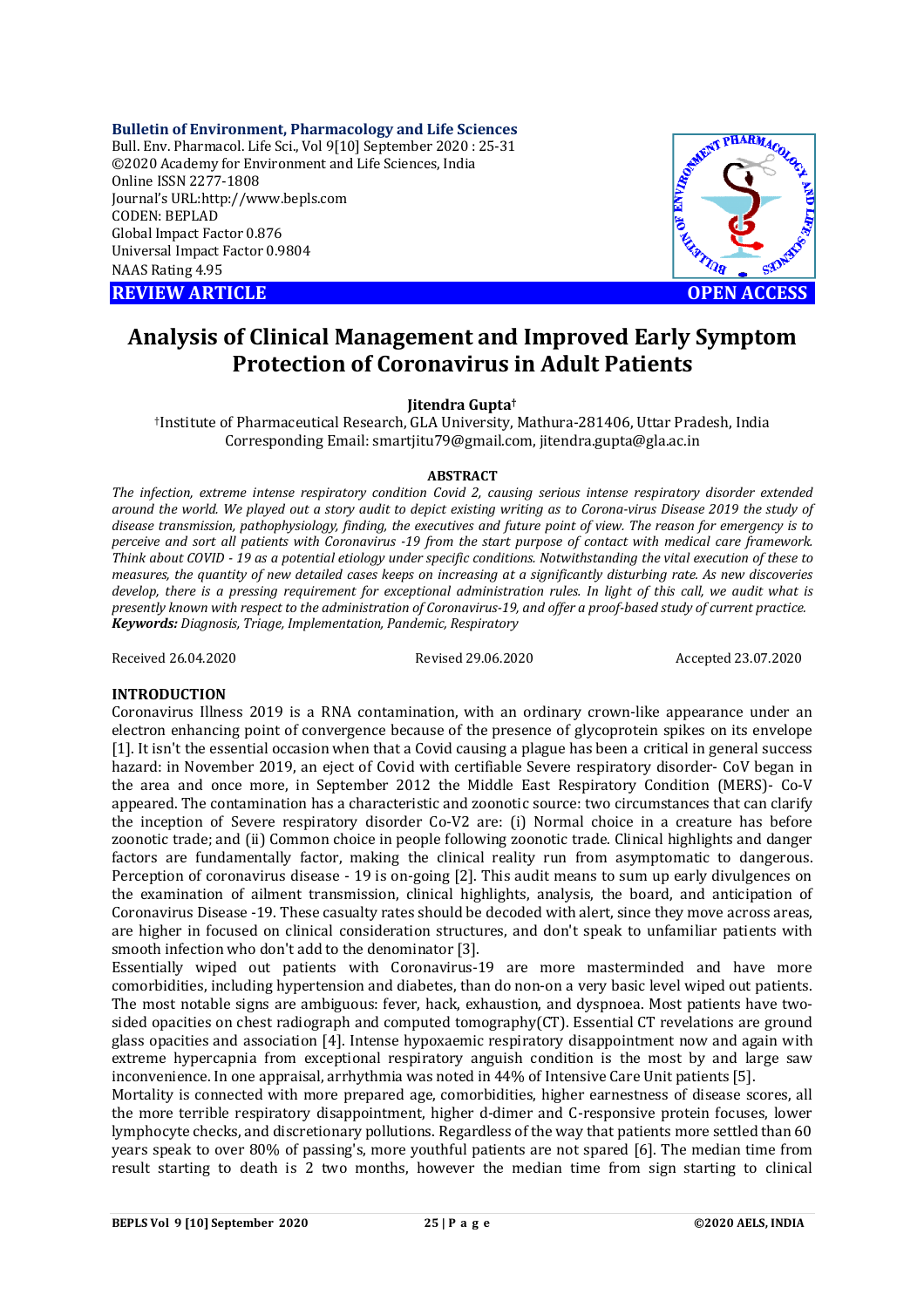recuperation is 6 two months. Figure of the trajectory of sickness from result starting is irksome, and prognostic instruments and biomarkers are basically required.

## **LITERATURE REVIEW**

Kunling Shen [7] as the launch of 2019 novel Covid contamination in Wuhan City, China, by January 30, 2020, a whole of 9692 demanded cases and 15,238 speculated cases have been addressed around 31 territories or metropolitan associations in China. Among the attested cases, 1527 were ridiculous cases, 171 had recuperated and been conveyed at home, and 213 kicked the holder. In like manner, among these cases, an aggregate of 28 youngsters created from multi month to 17 years have been spoken to in China. For normalizing counteraction and the executives of 2019-nCoV diseases in adolescents, we called up a geniuses' board to detail this flow specialists' arrangement declaration. This declaration depends upon the Novel Corona Infection Pneumonia Diagnosis and Treatment Standards and differing past conclusion and treatment methodology for pediatric disease illnesses. The current arrangement declaration summarizes current systems on analysis, treatment, and anticipation of 2019-nCoV contamination in kids.

James M. Sanders [8] The pandemic of Covid illness 2019 achieved by the novel extreme intense respiratory syndrome Serious Acute Respiratory Syndrome-CoV-2) presents an uncommon test to see convincing medications for expectation and treatment. Given the lively progression of intelligent divulgence and clinical information made by the gigantic number of people quickly tainted by Extreme Acute Respiratory Syndrome - CoV-2, clinicians need cautious affirmation concerning profitable clinical medications for this contamination. No exhibited phenomenal drugs for this defilement directly eventually exist. The rapidly releasing up information concerning Severe Acute Respiratory Syndrome-CoV-2 virology gives a fundamental number of potential medicine targets. The most promising treatment is Remdesivir. Remdesivir has profound in vitro headway against Severe Acute Respiratory Syndrome - CoV-2, yet it isn't US Food and Drug Administration maintained and at present is being tried in productive randomized starters. Oseltamivir has not been seemed to have adequacy, and corticosteroids are beginning at now not recommended. Current clinical verification doesn't keep up completing angiotensinchanging over compound inhibitors or angiotensin receptor blockers in patients with Coronavirus-19.

Abdul Hafeez [9] There is a different universe prosperity crisis sabotaging general society with spread of Coronavirus-19. Since December 2019, when Coronavirus - 19 made in Hunan fish market at Wuhan, South China and quickly spread all through the world, the contamination emit has been proclaimed a general flourishing crisis of International worry by World Health Organization (WHO). We here sum up the current clinical attributes data to control possible Coronavirus - 19 about Prevention, Diagnosis, Treatments and Prevention of Coronavirus - 19. In this investigation, we eliminated data from different Research Report WHO rules and different articles. It is essential to alert the examines that new data restoring fundamentally dependably concerning clinical qualities, analysis, treatment approaches, and results Coronavirus - 19. All through the world the disease has caused fluctuating degrees of infection. Decided gives different indications generally fever, hack, sore throat, windedness, weakness, and disquietude among others. The disorder is being restored through expansive treatment, intriguing treatment, by utilizing antiviral remedies, oxygen treatment and by the safe framework. It is basic to see the typical cases at the soonest opportunity and pull back the connected people from the declared cases with COVID-19, to forestall the possible transmission of pollution to different patients and clinical organizations staff.

Alfredo Pennica (2020) [10] Coronavirus affliction 2019 is a viral contamination which is quickly spreading on an overall scale and causing a genuine extreme respiratory issue that impacts today around four and a half million enlisted occasions of people far and wide. The purpose of this record review is to give a squeezing direction to the masters who manage these patients. Recommendations contained in this show rely upon restricted, non-complete, proof and experience-based suppositions about patients with low and medium power of care. A short direction on the administration of Coronavirus-19 is obliged a wide use in different crisis facility settings. The proof put together data with respect to Coronavirus-19 is quickly progressing, and we believe that, in the near future, a conclusive and most solid treatment will be open including a specific vaccination for Severe Acute Respiratory Syndrome-CoV-2.

#### **OBJECTIVES**

- To analyze the measures for clinical management.
- To investigate the measure for identification of symptoms of COVID.
- To analyze the measure taken between patients and non-patients.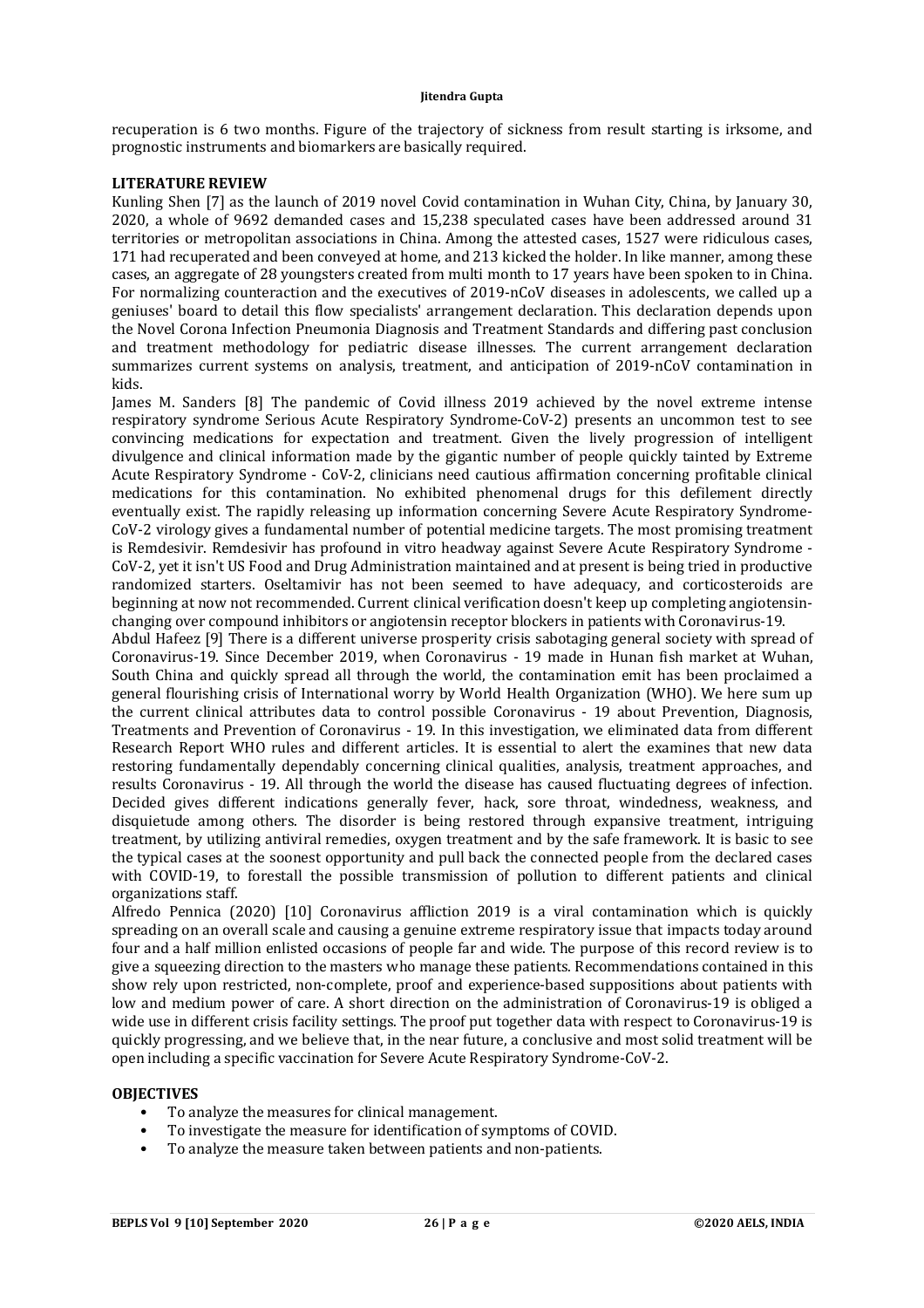# **METHOD**

This examination included two companions of grown-up inpatients (≥18 years old) from Hospital. Full grown patients who were resolved to have COVID-19 as demonstrated by WHO break bearing were screened, and the individuals who passed on or were delivered between Dec 29, 2019, and Jan 31, 2020, were remembered for our examination [11]. Since these two crisis facilities were the principle relegated centers for move of patients with COVID-19 from various centers until Feb 1, 2020, our examination enrolled full grown in patients who were hospitalized for Coronavirus-19 and had a positive outcome (dead or delivered) toward the starting period of the erupt. Information for this assessment was gotten brilliantly; in like manner, these examination fuses 29 of the 41 patients initially provided details regarding. The appraisal was grasped by the Research Ethics Commission of Hospital (KY-2020–01.01) and the basic for encouraged assent was postponed by the Ethics Commission as depicted in advance.

# **ANALYSIS**

# **SIGNS OF COVID**

Information from a report of 72,314 cases passed on by the Center for Disease Control and Prevention (CDCP) has revealed that the genuineness of clinical signs can change between individuals. 81% of cases were portrayed as delicate. 14% of cases were extreme, and 5% were basic as depicted in (Figure 1). Disseminated information from this early, single examination doesn't seem to address current overall rates. With creating information, clinicians will even more constantly have the choice to depict the illness cycle and clinical introduction of Coronavirus-19 [12]. Various examinations exhibit that patients with various comorbidities are slanted to extreme contamination and may moreover give intense Acute Kidney Injury (AKI) and highlights of Acute Respiratory Distress Syndrome (ARDS). Appraisal of information of 1.5 million customers from the COVID symptoms tracker 12application made by King's College London shows that ageusia and anosmia are more grounded pointers of positive Coronavirus-19 finding than selfuncovered fever [13], showed in (Table 1). In the pediatric people, signs may harden fever, lack, hack, nasal blockage, runny nose, expectoration, the runs, and cerebral distress. As the affliction moves, indications of dyspnoea, cyanosis, despite essential poisonous appearances, including distress or instability, vulnerable dealing with, horrible wanting and decreased development may moreover present. In the most extreme conditions, these more youthful patients may progress into respiratory dissatisfaction torpid to fundamental oxygen treatment, septic stifle, metabolic acidosis, irreversible passing on, and coagulation brokenness.



#### Figure 1: Clinical presentation of COVID-19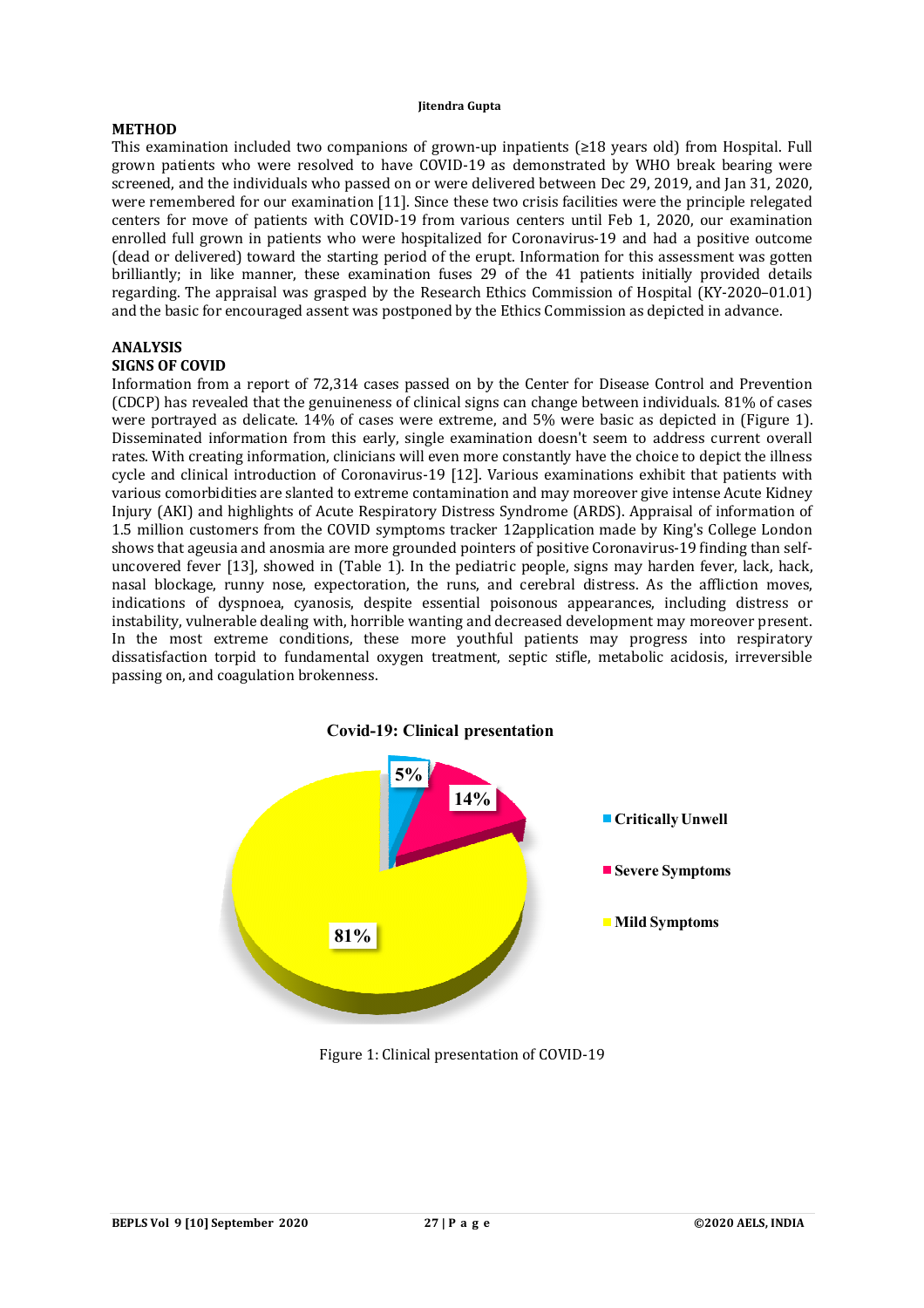| <b>Variable</b>         | <b>Total (n=191)</b> | <b>Patient</b> | <b>Non-Patient</b> | P value |
|-------------------------|----------------------|----------------|--------------------|---------|
| Age                     | 56                   | 69             | 52                 | 0.0001  |
| Female                  | 119                  | 38             | 81                 |         |
| Male                    | 72                   | 16             | 56                 |         |
| <b>Exposure History</b> | 73                   | 14             | 59                 | 0.028   |
| Comorbidity             | 91                   | 36             | 55                 | 0.0010  |
| Fever                   | 180                  | 51             | 129                | 0.94    |
| Cough                   | 151                  | 39             | 112                | 0.15    |
| Fatigue                 | 44                   | 15             | 29                 | 0.33    |

Table 1. Demographic profile for clinical management of adult patients

**(-)**: No significant sign

## **DIAGNOSIS**

Clinical results must be amassed to help in the finish of Coronavirus-19. Both the WHO and United States Centers for Disease Control and Prevention (CDC) have provided guidance to key clinical and epidemiological disclosures reminiscent of COVID-19. Expansive investigation network tests ought to be referred to assert finding of COVID 19. Invert record polymerase fasten response should be acted in confined fundamental of throat swabs, sputum, stool, and blood tests [14]. Key appraisal place results on confirmation join leucocytes underneath or over the basic reach; neutrophils over the standard reach; lymphocytes, hemoglobin and platelets underneath the common reach. Key liver divulgences may consolidate raised alanine amino-transferase, aspartate amino-transferase, C-responsive protein, creatine kinase, lactate dehydrogenase, blood urea nitrogen, and serum creatinine levels. As to contamination list, procalcitonin levels may be over the ordinary reach.

# **GENERAL TREATMENT**

An affirmed patient of Coronavirus 19 needs total bed rest and predictable treatment, guaranteeing palatable calorie and water admission to diminish the danger of nonappearance of hydration. Water electrolyte balance and homeostasis need to keep very close by the of watching essential signs and oxygen immersion; keeping respiratory plot unrestricted and taking in oxygen in more authentic cases; surveying blood check, creative protein, pee test, and other blood biochemical documents including liver and kidney work, myocardial compound reach, and coagulation work as per patient's conditions [15]. Chest imaging ought to be consistently re-examined and blood gas assessment ought to be performed when required.

#### **CLINICAL PROGRESSION**

Among patients who made real illness, the middle occasion to dyspnea from the soonest beginning stage of infection or signs went from 5 to 8 days, the middle occasion to extreme respiratory distress disorder from the most punctual beginning stage of sickness or appearances went from 8 to 12 days, and the middle occasion to ICU (Intensive care unit) affirmation from the most punctual beginning stage of ailment or results went from 10 to 12 days [16]. Clinicians ought to consider the potential for express patients to rapidly isolate multi week after turmoil starting.

#### **RESULTS**

As the forefront of the COVID-19 erupt response, clinical consideration workers are introduced to a goliath threat of contamination [17]. Thus, clinical administrations must keep the standard judicious guidelines and put forth a fair attempt to guarantee the individual security, hand cleanliness, ward the board, environmental ventilation, and purging of the article surface, in order to maintain a strategic distance from nosocomial cross-pollution. Strategy for speculation averted by the current scourge circumstance of Coronavirus-19, dodging all dangers is key for sidestepping the spread of tainting among clinical thought laborers. Thus, the going with focuses should be thought of as a high-danger condition, tertiary class security is recommended for clinical organizations laborers in emergency unit. Particular mindful apparatus solidifies unnecessary careful top, N95 spread, work uniform, extra clinical clothing types, trivial latex gloves, goggles, and full-face shields[18].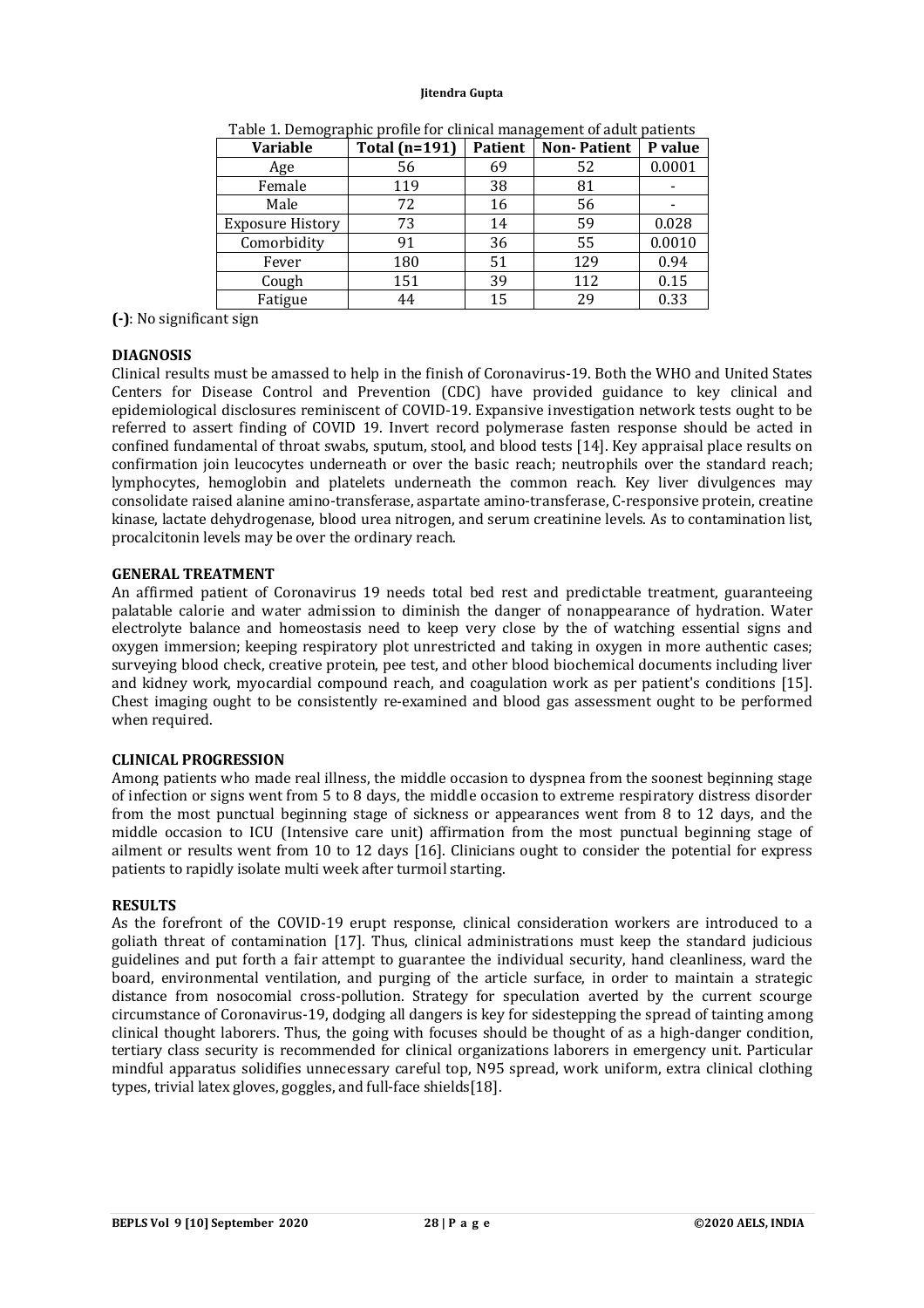| -0-              |                      |                |                    |          |  |
|------------------|----------------------|----------------|--------------------|----------|--|
| <b>Variable</b>  | <b>Total (n=191)</b> | <b>Patient</b> | <b>Non-Patient</b> | P value  |  |
| WBC              | 6.2                  | 9.8            | 5.2                | < 0.0001 |  |
| $\leq 4$         | 32                   |                | 27                 | < 0.0001 |  |
| $4 - 10$         | 119                  | 24             | 95                 |          |  |
| >10              | 40                   | 25             | 15                 |          |  |
| Lymphocyte Count | 1.0                  | 0.6            | 1.1                | < 0.0001 |  |
| < 0.8            | 77                   | 41             | 36                 | < 0.0001 |  |
| Haemoglobin      | 128                  | 126            | 128                | 0.30     |  |
|                  |                      |                |                    |          |  |

Table 2: Laboratory findings of COVID and non- COVID patients

**(-)**: No significant findings

The correlation of attributes, treatment, and consequences of patients from the two crisis centers are showed up. The middle time from disease beginning to convey was 22.0 days (IQR 18.0–25.0), anyway the middle occasion to death was 18.5 days (15.0–22.0), are showed in(Table 2). 32 patients required meddling mechanical ventilation, of whom 31 (97%) kicked the bucket. The middle time from malady beginning to unmistakable mechanical ventilation was 14.5 days (12.0–19.0). Extracorporeal layer oxygenation was utilized in three patients, none of whom continue on. Sepsis was the practically occasionally watched complexity, trailed by respiratory disappointment, ARDS, cardiovascular breakdown, and septic stun. Half of non-survivors encountered an assistant pollution, and ventilatorrelated pneumonia happened in ten (31%) of 32 patients requiring interfering mechanical ventilation. The repeat of intricacies was higher in non-patients than patients [19].

## **ASYMPTOMATIC AND PRE-SYMPTOMATIC INFECTION**

A couple of examinations have chronicled Severe Acute Respiratory Syndrome-CoV-2 disease in patients who never make appearances (asymptomatic) and in patients not yet captivating (pre-trademark). Since asymptomatic people are not regularly endeavored, the amazing quality of asymptomatic ailment and affirmation of pre-illustrative pollution isn't yet undoubtedly known [20]. One appraisal found that a comparative number of as 13% of backwards record polymerase chain response confirmed events of Severe Acute Respiratory Syndrome - CoV-2 pollutions in kids were asymptomatic.

In our assessment, only one (2.2%) understanding was perceived as an extreme case on confirmation. Ensuing to experiencing treatment with antiviral treatment, interferon-an inward breath, and oxygen inward breath, practically 80% of the patients recovered and were delivered close to the completion of improvement [21]. Though a colossal qualification was found in the treatment with oxygen internal relax for juvenile and enthusiastic grown-up patients, this was by and large a direct result of clinician's own special tendency. Henceforth, this qualification has no clinical significance. This assessment gave beginning verification to the epidemiological and clinical characteristics of Coronavirus-19 in youths and vivacious grown-ups. Separated and early check from bearably developed or old patients had a more drawn out deliver period, exhibiting that a more extended period for clinical perception or separation is required for these patients. The more limited progressive stretch demonstrated that transmission could happen quickly from more energetic patients to their near to contacts. Differentiated and more established patients, more youthful accomplices had less normal signs and appearances and less anomalies in lab revelations, and less of them made extreme entanglements during treatment. Our outcomes propose that more settled grown-ups may be the key subpopulation at a later stage for defeating the overall spread of Coronavirus-19 [22].

#### **CONCLUSION**

The center day was depicted as the introduction date for the people who revealed presentation time inside 3 days. We utilized a parametric dauntlessness examination model with Weibull dispersal to evaluate the vehicle of the incubating time span. Since the asymptomatic cases at the key clinical visit could make signs during the development, we originally treated the convey time period for asymptomatic cases as right-controlled information and played out the assessments. We by then evaded the asymptomatic cases and underlined the assessments [23,24]. We depicted family squeezed events as patients who were the first to appear in their family and whose family members had a sensible contact history with the record calm and had no other likely wellsprings of contamination. We used the date of result starting to survey the date of contamination starting. We depicted the consecutive stretch as the time range from the date of disease starting for the once-over patient to the date of disorder starting for the optional cases. We used a parametric consistency evaluation model with gamma assignment to check the spread of reformist reach. We further picked the time stretch from the date of result starting to the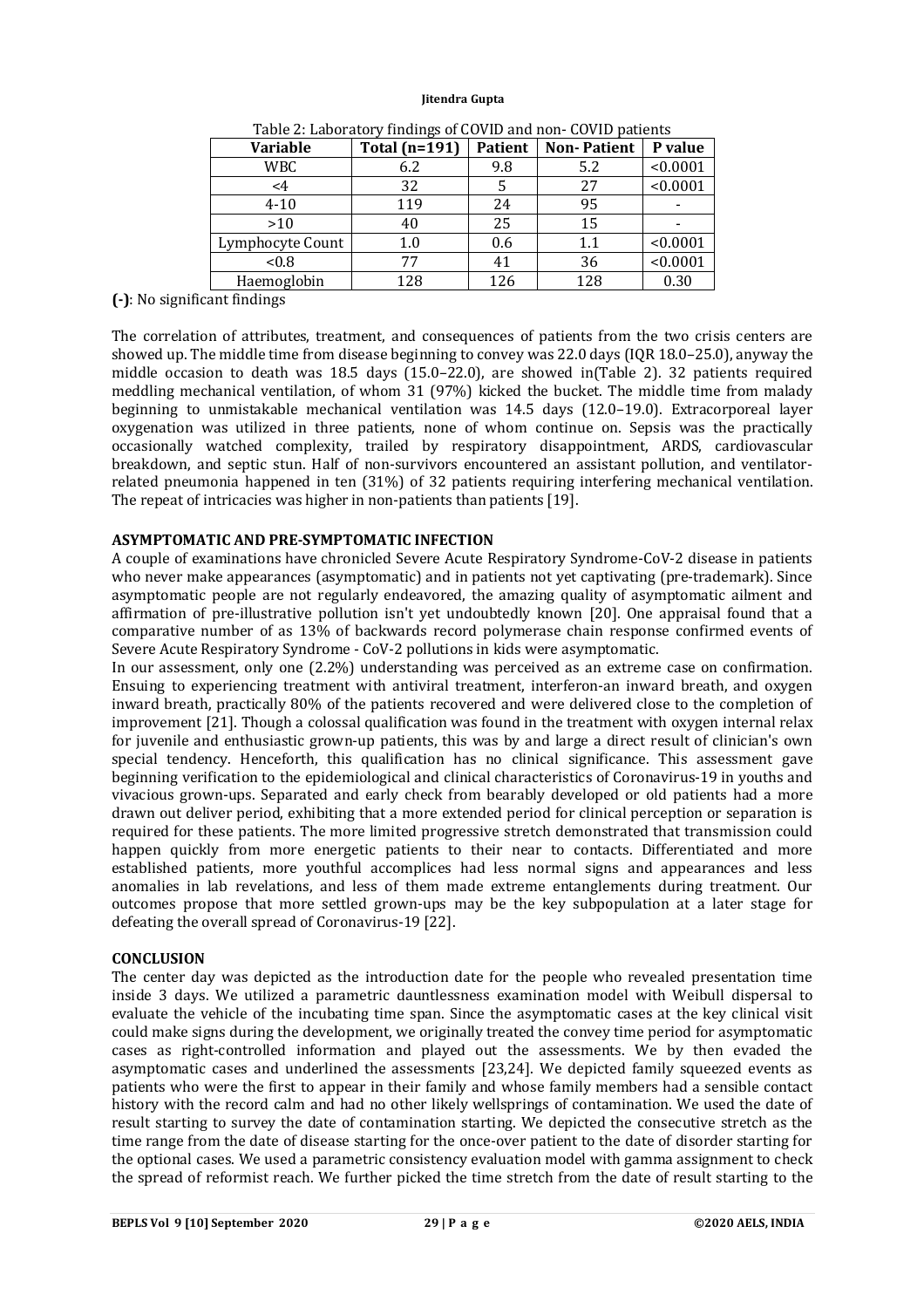date of the essential clinical visit using a parametric consistency model with Weibull scattering [25,26]. We finally took a gander at the divisions of drugs, gigantic stretches of consistent fever during treatment, basic stretches of progress to negative results by COVID-19 nucleic appraisals during treatment and desire results across various age parties. We researched degrees of far and away factors utilizing the chisquare test and utilized Fisher's accurate test when the base expected attributes for the components were under 1 [27,28]. Our examination has a couple of requirements; such hindrances block the opportunity of any significant assessment about potential prognostic imaging factors that could help in the desire for more lamentable outcomes. Moreover, it doesn't address the piece of imaging in coordinating or checking clinical treatment in the infected individuals. Notwithstanding, our assessment continues remembering information about the ailment for a creating number of centers isolated from the point of convergence of the erupt. At last, it moreover presents chest x-ray (CXR) disclosures in scarcely any patients, information that has been deficient in most of the continuous imaging reports of the illness. Considering, COVID 19 immeasurably influences society, where genuine solution, sterilization and social eliminating will uphold us.

## **ETHICS COMMITTEE APPROVAL AND PATIENT CONSENT**

Not applicable

#### **CONFLICT OF INTEREST**

Author declared none conflict of interest.

#### **FINANCIAL ASSISTANCE**

These is no source of funding.

#### **ACKNOWLEDGEMENTS**

The author thanks for providing support in presenting this review article to the management, GLA University, Mathura.

#### **REFERENCES**

- 1. Li, Q., Guan, X., Wu, P., *et al.* (2020). Early transmission dynamics in Wuhan, China, of novel coronavirus-infected pneumonia. N. Engl. J. Med., 382(13):1199-1207.
- 2. Wang, D., Hu, B., Hu, C., *et al.* (2020). Clinical characteristics of 138 hospitalized patients with 2019 novel coronavirus–infected pneumonia in Wuhan, China. J. Am. Med. Asso.,323(11):1061-1069.
- 3. Ki, M. Task Force for 2019 nCoV (2020). Epidemiologic characteristics of early cases with 2019 novel coronavirus (2019-nCoV) disease in Republic of Korea. Epidemiol. Health, 42:1-18.
- 4. Nishiura, H., Linton, N.M., Akhmetzhanov, A.R. (2020). Serial interval of novel coronavirus (2019-nCoV) infections. Int. J. Infect. Dis.,93:284-286.
- 5. Rothe, C., Schunk, M., Sothmann, P., *et al.*(2020). Transmission of 2019- nCoV infection from an asymptomatic contact in Germany. N. Engl. J. Med., 382(10):1-2.
- 6. Yang, X., Yu, Y., Xu, J., Shu, H., Xia, J., Liu, H., Wu, Y., Zhang, L., Yu, Z., Fang, M., et al. *et al.*(2020). Clinical course and outcomes of critically ill patients with SARS-CoV2 pneumonia in Wuhan, China: a single-centered, retrospective, observational study. Lancet Respir. Med., 8(5):475-481.
- 7. Shen, K., Yang, Y., Wang T. *et al.* (2020). Diagnosis, treatment, and prevention of 2019 novel coronavirus infection in children: experts' consensus statement. World J. Pediatr.;16(3):223-231.
- 8. Wax, RS, Christian MD. (2020) Practical recommendations for critical care and anesthesiology teams caring for novel coronavirus (2019-nCoV) patients. Can. J. Anaesth.,67(5):568-576.
- 9. Alhazzani, W., Møller M.H., Arabi Y.M., *et al.*(2019) Surviving Sepsis Campaign: guidelines on the management of critically ill adults with Coronavirus Disease 2019 (COVID-19). Intensive Care Med.,48(6):e440-e469.
- 10. Pennica, A., Conforti G.,Falangone, F., *et al.*(2020) Clinical Management of Adult Coronavirus Infection Disease 2019 (COVID-19) Positive in the Setting of Low and Medium Intensity of Care: a Short Practical Review, SN.Compr. Clin. Med.,29:1-6.
- 11. Tran, K., Cimon, K., Severn, M., *et al.*(2012). Aerosol generating procedures and risk of transmission of acute respiratory infections to healthcare workers: a systematic review. PLoS ONE.,7(4):1-8.
- 12. Centers for Disease Control and Prevention, Interim Infection Prevention and Control Recommendations for Patients with Suspected or Confrmed Coronavirus Disease 2019 (COVID-19) in Healthcare Settingsss[:https://www.cdc.gov/](https://www.cdc.gov/) (accessed on March2, 2020).
- 13. Borba, M.G.S., Val, F.F.A., Sampaio, V.S., *et al.*(2020). Effect of high vs low doses of chloroquine diphosphate as adjunctive therapy for patients hospitalized with severe acute respiratory syndrome coronavirus 2 (SARS-CoV-2) infection: a randomized clinical trial. JAMA Netw. Open.,3(4):1-14.
- 14. Huang, C.L., Wang, Y.M., Li, X.W., *et al.*(2020). Clinical features of patients infected with 2019 novel coronavirus in Wuhan China. Lancet.,395:497–506